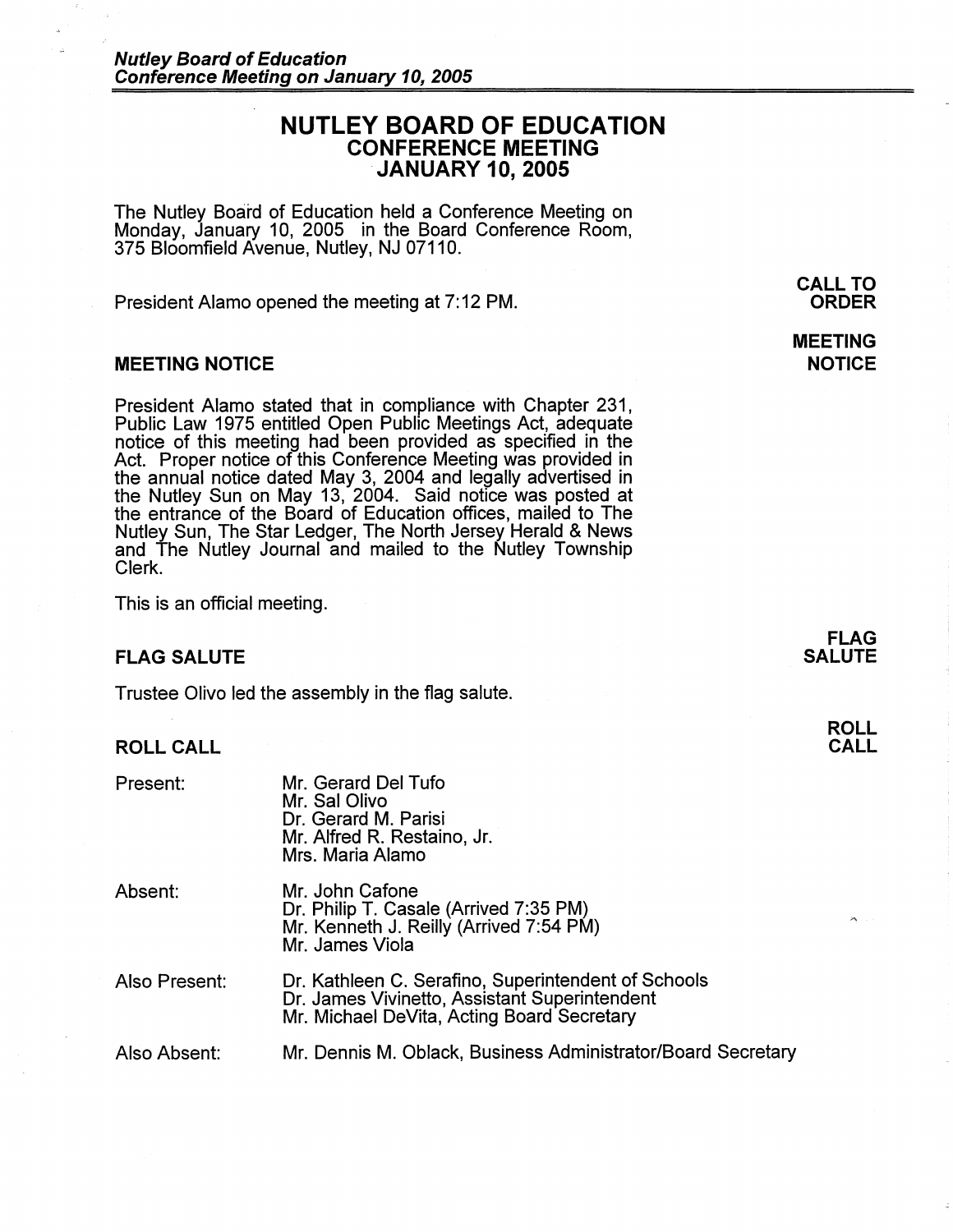# **ITEMS DISCUSSED**

1. Mr. Toby D'Ambola, Mathematics Coordinator, reported on the proposed Math Analysis course and the adoption of a new textbook for this course.

2. Mr. Ciro Violante, World Languages Coordinator, reported on the proposed Advance Placement Italian and proposed Spanish Heritage Speakers I & 11 courses and the adoption of the new textbooks for these courses.

3. Ms. Nancy Kehayes, Business and Creative Arts Coordinator reported on the proposed Digital Photography and Design course and the adoption of a new textbook for this course.

4. Ian Viemeister, Systems Manager and Philip Nicolette, Buildings & Grounds Manager spoke about the prices for the card swipe entry at the elementary schools. Trustee Restaino recommended also putting the card swipe entry in the Franklin Middle School and Nutley High School.

A discussion ensued regarding the funds for the card swipe entry project coming out of the extended day funds.

Mr. DeVita gave an analysis on the extended day funds.

5. Mr. Nicolette spoke about the stage lighting in the high school and an analysis for finding available funds in the high school referendum.

6. President Alamo asked Mr. Nicolette about the steep incline on the ramp to the high school parking lot.

7. Trustee Restaino spoke about preparing the upcoming budget.

8. Trustee Del Tufo spoke about the letter from Tri-Tech engineering regarding the historica1 study.

# **MOTION TO ADJOURN TO EXECUTIVE SESSION**

At 8:40 PM Trustee Parisi moved and Trustee Del Tufo seconded the following resolution:

WHEREAS, the Board of Education will be discussing matters exempt from public discussion pursuant to N.J.S.A. 10:4-12,

NOW, THEREFORE, BE IT RESOLVED that the Board of Education recess to closed executive session at this time in the conference room to discuss personnel and other matters, and

#### **EXECUTIVE SESSION**

#### **ITEMS DISCUSSED**